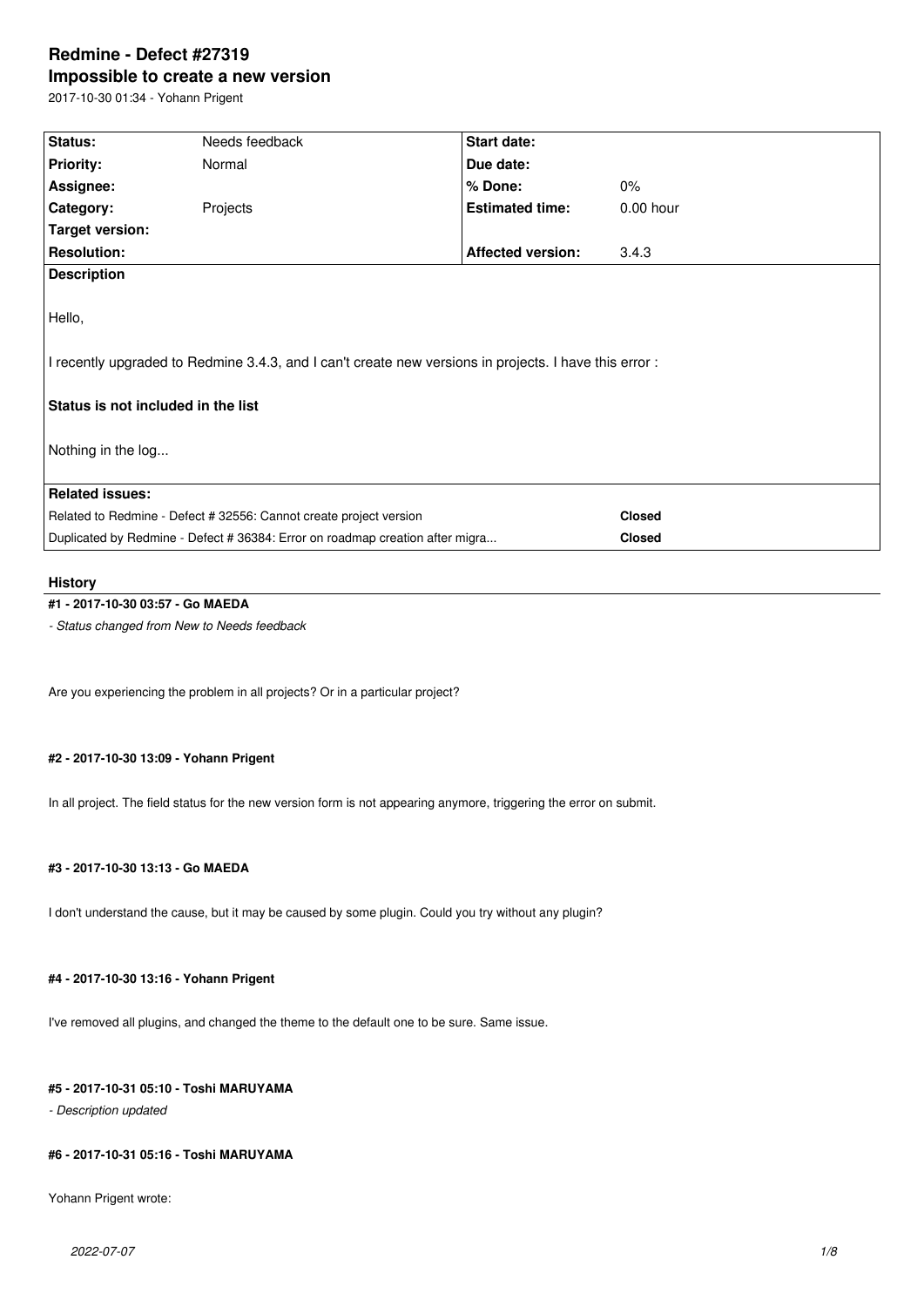*In all project. The field status for the new version form is not appearing anymore, triggering the error on submit.*

What is "The field status for the new version"?

#### **#7 - 2017-10-31 13:49 - Yohann Prigent**

- *File Screenshot 2017-10-31 13.46.34.png added*
- *File Screenshot 2017-10-31 13.47.05.png added*

Here you can see two screenshots.

The first one with the default theme on the page to create a new version, where the field Status is not added (and generating the version).

The second one on another Redmine instance not upgraded which have the field Status, no not generating the error when I try to save this new version.

### **#8 - 2017-10-31 14:53 - Toshi MARUYAMA**

Yohann Prigent wrote:

*The first one with the default theme on the page to create a new version, where the field Status is not added (and generating the version).*

It is expected behaviour. source:tags/3.4.3/app/views/versions/\_form.html.erb#L7

Check your db definition.

source:tags/3.4.3/db/migrate/20091108092559\_add\_versions\_status.rb#L3 add\_column :versions, :status, :string, :default => 'open'

### **#9 - 2017-10-31 15:00 - Yohann Prigent**

I do not have the default open added to my column in my db (MariaDB). I tried to run again bundle exec rake db:migrate RAILS\_ENV=production but same issue. I've added the field manually to the db and now it works... Migration issue ?

# **#10 - 2017-10-31 15:41 - Toshi MARUYAMA**

MariaDB is not supported.

#### **#11 - 2017-11-15 16:50 - Adam Gay**

@Toshi, how exactly do I check the db definition?

I am having this exact issue, however I am using the mysql2 db adapter.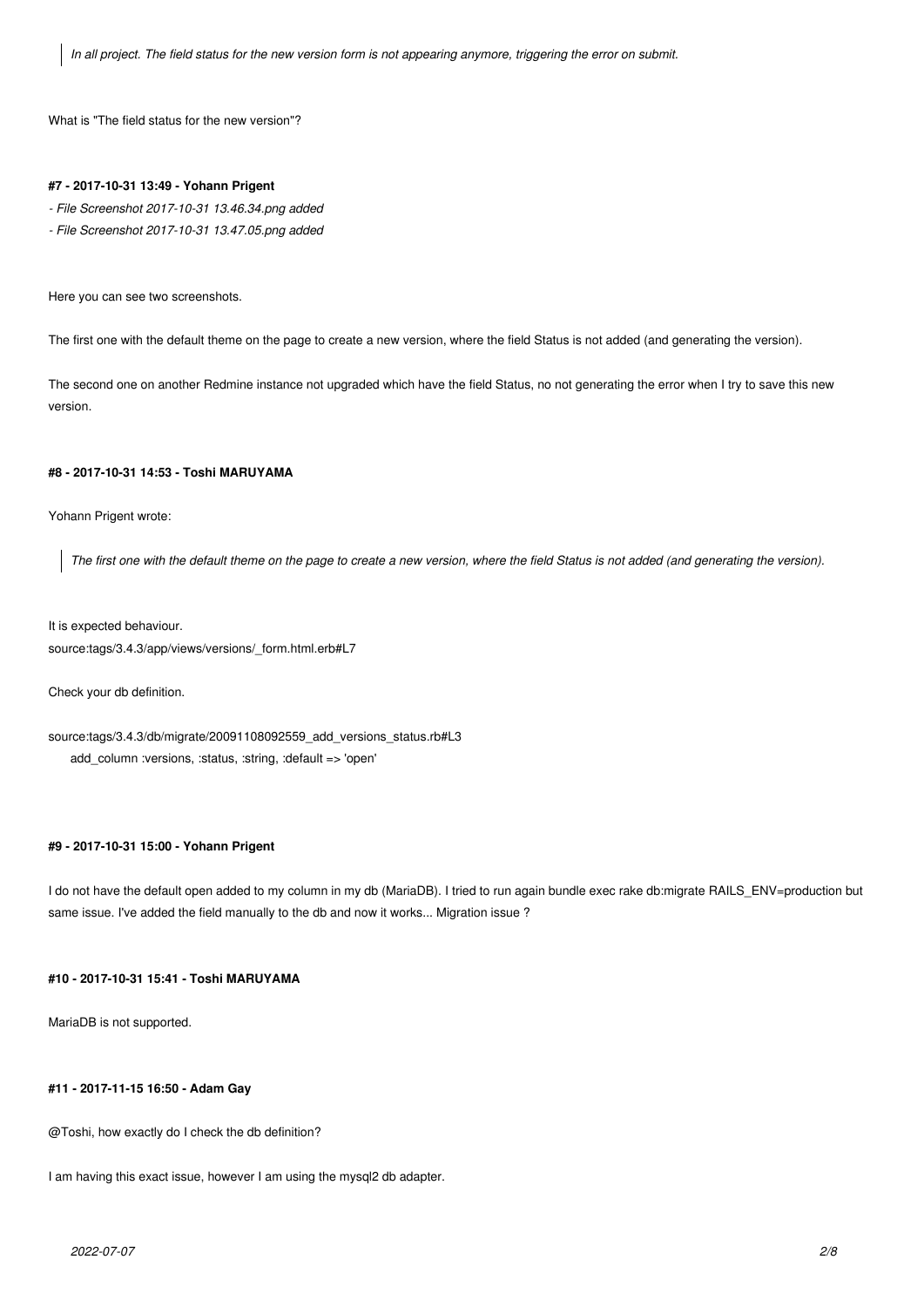Background on my instance of RM, we started out with Redmine v1.2 long time ago, and I've been steadily upgrading with most new versions. We haven't had a problem until we recently moved from v3.3 to v3.4.

EDIT: I've run the rake commands several times like so, but the issue remains:

bundle exec rake db:migrate RAILS\_ENV=production bundle exec rake redmine:plugins:migrate RAILS\_ENV=production bundle exec rake tmp:cache:clear tmp:sessions:clear RAILS\_ENV=production

EDIT2: I just tried to run this command thinking it might add the column that's possibly missing (based on comment !#9), but the issue persists: bundle exec add\_column :versions, :status, :string, :default => 'open'

EDIT3: Tried another rake command, but still no luck:

# bundle exec rake redmine:load\_default\_data

Select language: ar, az, bg, bs, ca, cs, da, de, el, en, en-GB, es, es-PA, et, eu, fa, fi, fr, gl, he, hr, hu, id, it, ja, ko, lt, lv, mk, mn, nl, no, pl, pt, pt-BR, ro, ru, sk, sl, sq, sr, sr-YU, sv, th, tr, uk, vi, zh, zh-TW [en]

Some configuration data is already loaded.

====================================

#### Details on my environment:

| Environment:             |                                        |
|--------------------------|----------------------------------------|
| Redmine version          | 3.4.3.stable                           |
| Ruby version             | 2.4.2-p198 (2017-09-14) [x86 64-linux] |
| Rails version            | 4.2.8                                  |
| Environment              | production                             |
| Database adapter         | Mysql <sub>2</sub>                     |
| SCM:                     |                                        |
| Subversion               | 1.8.10                                 |
| Mercurial                | 3.1.2                                  |
| Bazaar                   | 2.7.0                                  |
| Git                      | 2.1.4                                  |
| Filesystem               |                                        |
| Redmine plugins:         |                                        |
| clipboard_image_paste    | 1.12                                   |
| redmine base deface      | 0.0.1                                  |
| redmine maintenance mode | 2.1.0                                  |
| redmine theme changer    | 0.3.1                                  |

# **#12 - 2017-11-15 17:36 - Toshi MARUYAMA**

#### Adam Gay wrote:

 $\overline{\phantom{a}}$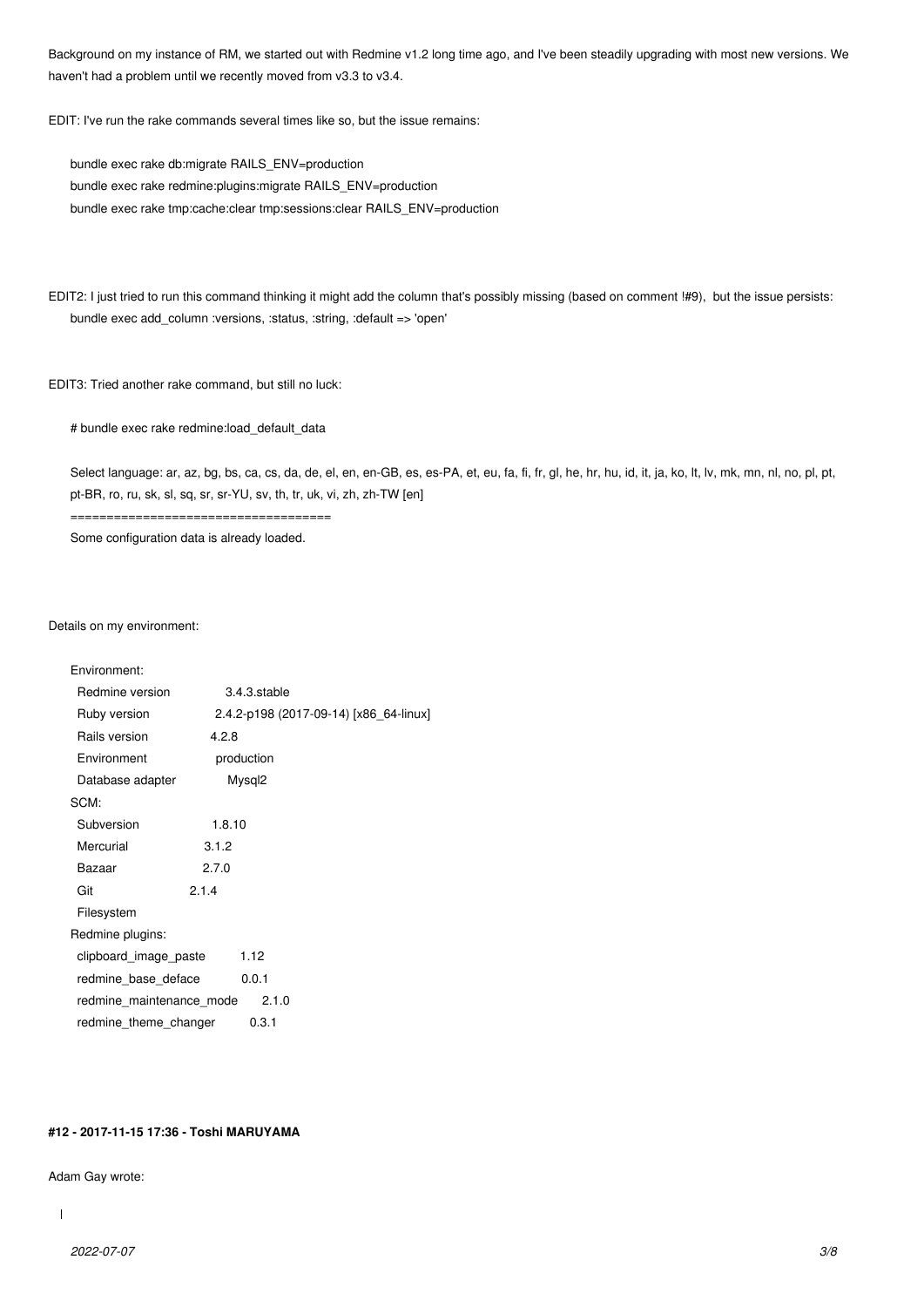mysql> desc versions;

| Field      Type                                                    | Null   Key   Default   Extra                                          |  |
|--------------------------------------------------------------------|-----------------------------------------------------------------------|--|
|                                                                    |                                                                       |  |
| id                                                                 | $\int$ int(11) $\int$ NO $\int$ PRI $\int$ NULL $\int$ auto increment |  |
|                                                                    |                                                                       |  |
| name                                                               | varchar(255)   NO                                                     |  |
| description   varchar(255)   YES                                   |                                                                       |  |
|                                                                    |                                                                       |  |
|                                                                    |                                                                       |  |
| updated on   datetime   YES     NULL                               |                                                                       |  |
| wiki_page_title   varchar(255)   YES     NULL                      |                                                                       |  |
| status   varchar(255)   YES     open                               |                                                                       |  |
| $\vert$ sharing $\vert$ varchar(255)   NO $\vert$ MUL $\vert$ none |                                                                       |  |
|                                                                    |                                                                       |  |

10 rows in set (0.00 sec)

# **#13 - 2017-11-15 17:46 - Adam Gay**

Thanks Toshi. I have made my status field match yours. After I set the `status` column to default 'open', and then ran the same rake commands, I still have the issue.

mysql> show columns from versions;

| Field   Type   Null   Key   Default   Extra                                |  |
|----------------------------------------------------------------------------|--|
|                                                                            |  |
| id   int(11)   NO   PRI   NULL   auto_increment                            |  |
| project_id   int(11)   NO   MUL   0                                        |  |
| $\lceil$ name $\lceil$ varchar(255) $\lceil$ NO $\lceil$ $\lceil$ $\lceil$ |  |
| $\vert$ description $\vert$ varchar(255)   YES   $\vert$                   |  |
| effective_date   date   YES     NULL                                       |  |
|                                                                            |  |
|                                                                            |  |
| wiki_page_title   varchar(255)   YES     NULL                              |  |
| $ $ status $ $ varchar(255)   YES   $ $ open                               |  |
| $\vert$ sharing $\vert$ varchar(255)   NO $\vert$ MUL $\vert$ none $\vert$ |  |
| ir_start_date   date   YES     NULL                                        |  |
| ir_end_date   date   YES     NULL                                          |  |
|                                                                            |  |

12 rows in set (0.00 sec)

EDIT: Made my versions table match yours *exactly*, except for the two additional columns I have. The issue still persists.

# **#14 - 2017-11-15 17:56 - Adam Gay**

*- File status\_error.png added*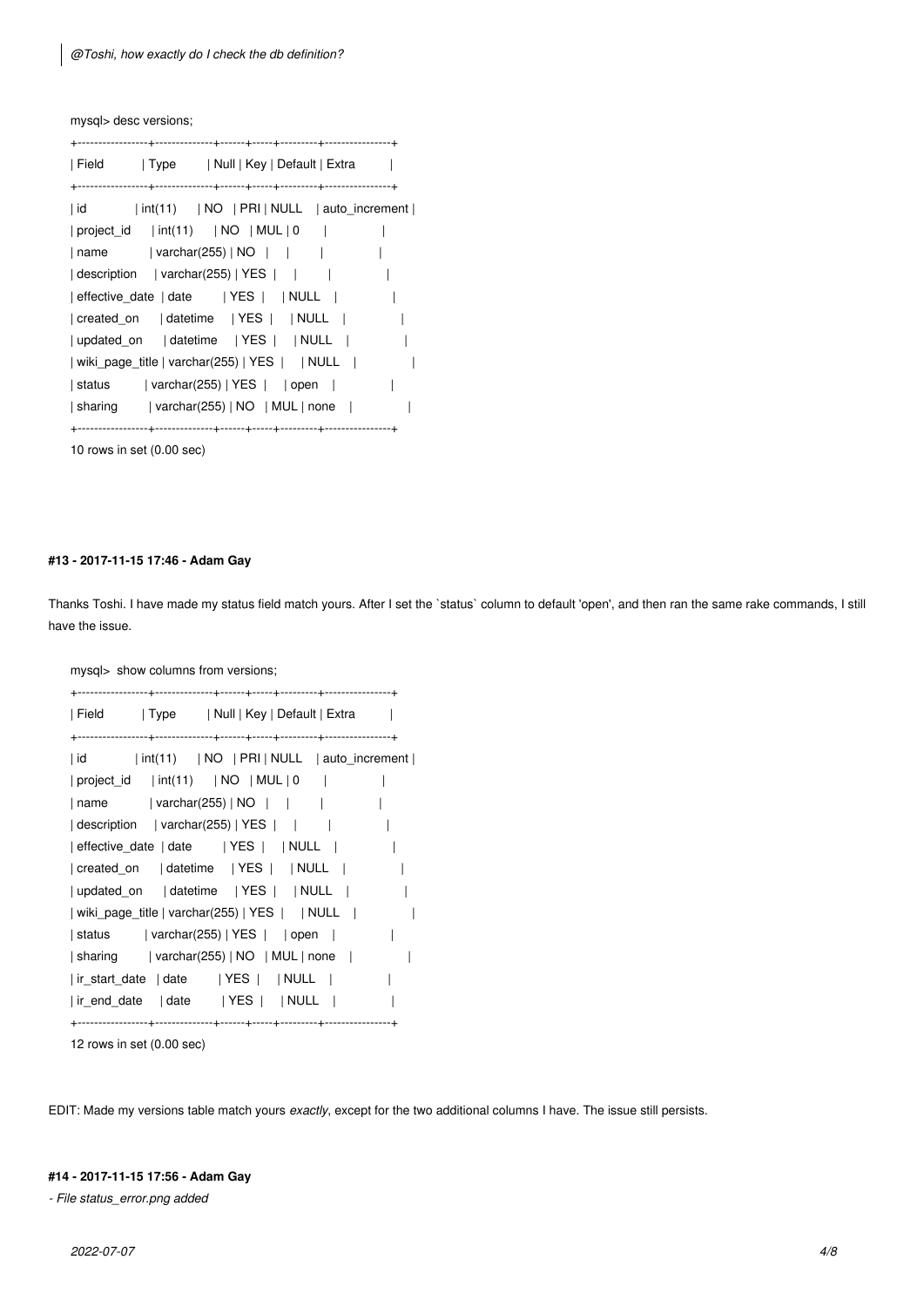Here's a screenshot of the page after I made the db changes. The "status" drop down does not appear. However if I go and try to edit an already existing version, the "status" dropdown is available and I can submit the changes without issue.

status\_error.png

#### **#15 - 2017-11-15 18:10 - Adam Gay**

I can manually add the new version via MySQL console, and then go into the Redmine interface and edit it. This at least allows my software team to continue working, however it is not ideal if I have to add new versions via console every time.

EDIT: for reference to anyone out there that may be experiencing this same issue with MySQL, here's what I ran in MySQL to add the info:

INSERT INTO versions (project\_id,name,status,sharing) VALUES (1,'name of version','open','descendants');

#### **#16 - 2017-11-16 16:23 - Adam Gay**

I updated a few components on my server's backend last night, and after a soft reboot of the server itself my issue has now magically disappeared. It seems like the issue may have been resolved after the update to v3.4.3 by:

- 1. Manually setting the MySQL db details as above (status to default 'open')
- 2. Running rake commands
- 3. Reboot the server

It's unclear what step was actually the resolution. Perhaps an Apache restart? I don't use Passenger in my instance, and it is virtualized behind a proxy, so it doesn't fully make sense to me that the Apache restart on the bare server would have done anything. I had rebooted the VM a couple of times yesterday with no luck, but a full server reboot seemed to do the trick. Odd, but at least we're back to normal now.

#### **#17 - 2018-05-15 14:15 - name zero**

We experienced the same; adding a default value of "open" to the "status" field of the "version" table fixed the issue.

# **#18 - 2019-09-24 16:15 - Max Herold**

We also ran into this problem after upgrading to a version > 3.4.0. It was only with one of the two redmine instances we maintain (the older one, which has been running since 2008; both on MySQL).

Checking with DESCRIBE versions;, both the status and the sharing columns didn't have the defaults defined. (Additionally, NULL was allowed for sharing.) I'm not sure how to reproduce those DB differences, or whether it's feasible to do so. The change in #23377 caused it to surface, but I bet the DB differences have been present for a long time on that system.

The fix was to alter the columns to how they're supposed to be (this is for MySQL and redmine 4.0.4):

ALTER TABLE versions CHANGE status status varchar(255) DEFAULT 'open'; ALTER TABLE versions CHANGE sharing sharing varchar(255) DEFAULT 'none' NOT NULL;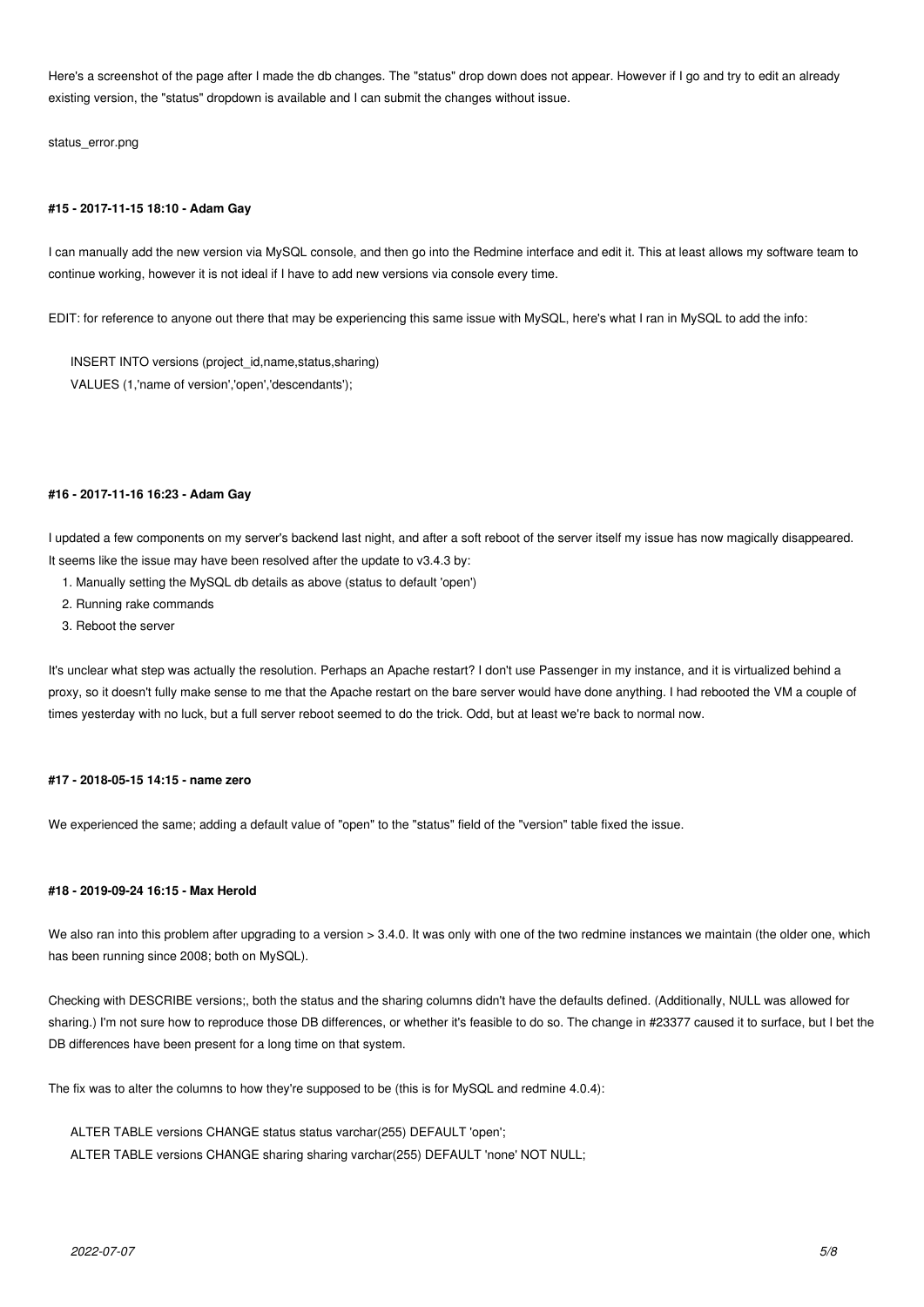Whatever serves your redmine application needs to be restarted afterwards (with passenger, just restart the redmine application).

#### **#19 - 2019-09-25 00:41 - Marius BALTEANU**

Max Herold wrote:

*We also ran into this problem after upgrading to a version > 3.4.0. It was only with one of the two redmine instances we maintain (the older one, which has been running since 2008; both on MySQL).*

Do you or did you use any plugin? Maybe one of them removed those defaults. Otherwise, I don't understand why those defaults weren't set by the migrations.

# **#20 - 2019-12-06 06:14 - Bernhard Rohloff**

*- Related to Defect #32556: Cannot create project version added*

### **#21 - 2019-12-09 19:31 - Luciano Fantuzzi**

Thank you, the alter cmd worked. Is there more db migrations steps missing? I'm worried about other tables missing fields/data...

# **#22 - 2022-01-04 22:11 - Jonathan Cormier**

Posted duplicate issue here #36384

I am seeing the same issue after migrating from 3.3.1 to 4.2.3.

I retested the migration with no plugins installed and the problem persisted.

My versions table looks like this after the migration.

mysql> show columns from versions;

| Field             Type           Null   Key   Default   Extra                |
|------------------------------------------------------------------------------|
|                                                                              |
| $\int$ int(11) $\int$ NO $\int$ PRI $\int$ NULL $\int$ auto increment<br> id |
| project id   int(11)   NO   MUL   0                                          |
| varchar(255)   NO     NULL  <br>  name                                       |
| description   varchar(255)   YES     NULL                                    |
| effective date   date   YES     NULL                                         |
|                                                                              |
| updated on   datetime   YES     NULL                                         |
| wiki_page_title   varchar(255)   YES     NULL                                |
| status   varchar(255)   YES     NULL                                         |
| $\vert$ sharing $\vert$ varchar(255)   NO $\vert$ MUL   NULL                 |
|                                                                              |

10 rows in set (0.00 sec)

Note: If I bring up a fresh redmine 3.3.1, the status field does have a correct default set. So presumably the migration issue occurred before 3.3.1 but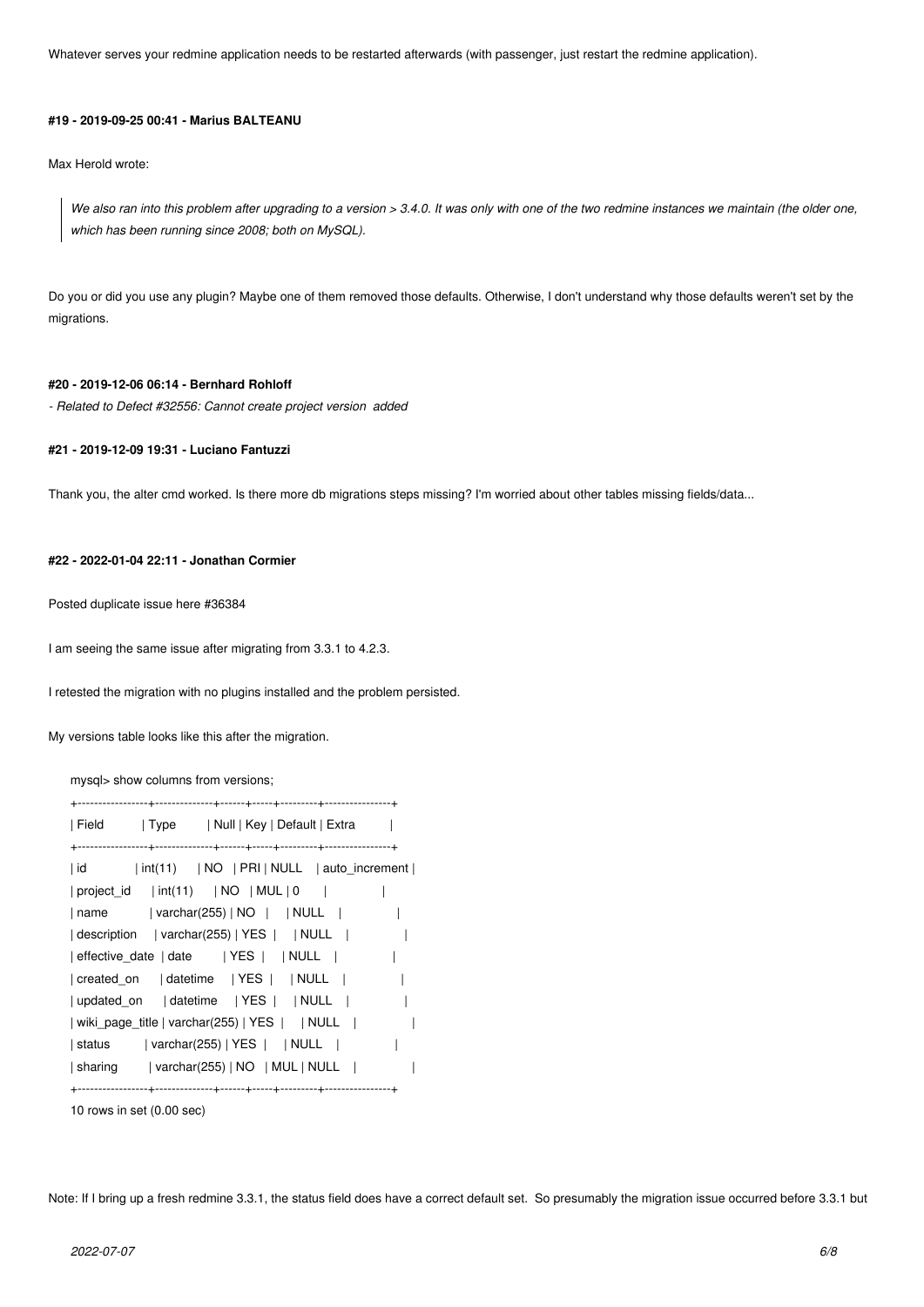wasn't an issue until the Status field was removed from the new version form.

mysql> show columns from versions;

| Field   Type                      | Null   Key   Default   Extra                                                  |  |
|-----------------------------------|-------------------------------------------------------------------------------|--|
|                                   |                                                                               |  |
| id                                | $\int$ int(11) $\int$ INO $\int$ PRI $\int$ NULL $\int$ auto increment $\int$ |  |
| $ project_id  int(11)  NO  MUL 0$ |                                                                               |  |
| name                              | varchar(255)   NO                                                             |  |
| description   varchar(255)   YES  |                                                                               |  |
|                                   | effective_date   date   YES     NULL                                          |  |
|                                   |                                                                               |  |
|                                   |                                                                               |  |
|                                   | wiki_page_title   varchar(255)   YES     NULL                                 |  |
|                                   | $ $ status $ $ varchar(255)   YES   $ $ open                                  |  |
|                                   | $\vert$ sharing $\vert$ varchar(255)   NO $\vert$ MUL $\vert$ none $\vert$    |  |
|                                   |                                                                               |  |

10 rows in set (0.00 sec)

### **#23 - 2022-01-04 23:30 - Jonathan Cormier**

*- File dump-defs-4.2.3.diff added*

So for completeness, I dumped the tables from a fresh 4.2.3 database and from my migrated 4.2.3 database. Cleaned up the output some and diffed them. There are quite a lot of fields from different tables which have the wrong default and I'm not sure what the correct way of fixing them all is. Some other notable differences:

- At some point datetime must have been changed to timestamp but wasn't migrated

- At some point mediumtext must have been changed to text but wasn't migrated

mysqldump (redacted) --no-data > dump-defs-4.2.3-fresh.sql mysqldump (redacted) --no-data > dump-defs-4.2.3-migrated.sql

cp dump-defs-4.2.3-migrated.sql dump-defs-4.2.3-migrated-noplugins.sql # Manually removed plugin tables

# Trim CHARSET and Collate settings, also AUTO\_INCREMENT to reduce diff size sed -e 's/DEFAULT CHARSET=[A-Za-z0-9\_]\*[ ;,]//g; s/COLLATE.[A-Za-z0-9\_]\*[ ;,]//g; s/AUTO\_INCREMENT=[0-9]\* //g' dump-defs-4.2.3-fresh.sql > dump-defs-4.2.3-fresh-trimmed.sql sed -e 's/DEFAULT CHARSET=[A-Za-z0-9\_]\*[ ;,]//g; s/COLLATE.[A-Za-z0-9\_]\*[ ;,]//g; s/AUTO\_INCREMENT=[0-9]\* //g' dump-defs-4.2.3-migrated-noplugins.sql > dump-defs-4.2.3-migrated-noplugins-trimmed.sql

diff -u -d --strip-trailing-cr dump-defs-4.2.3-fresh-trimmed.sql dump-defs-4.2.3-migrated-noplugins-trimmed.sql > dump-defs-4.2.3.diff

#### **#24 - 2022-01-04 23:47 - Jonathan Cormier**

Following @Max Herolds suggestion, i fixed the versions default values. Note I also fixed the name and description field to match the fresh 4.2.3 database. I needed to restart redmine for this to take effect.

mysql> ALTER TABLE versions CHANGE status status varchar(255) DEFAULT 'open';